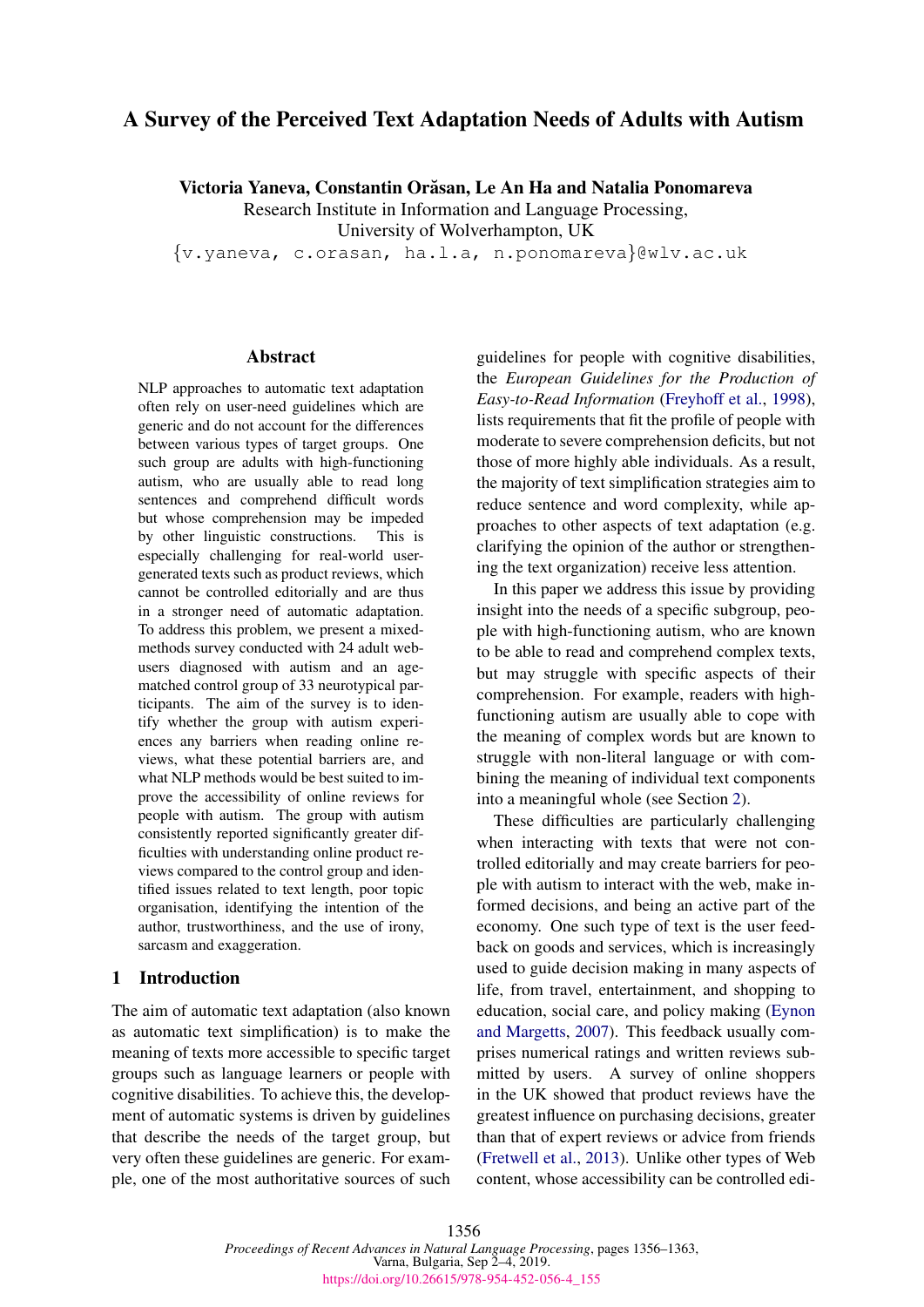torially, product reviews in user feedback are produced spontaneously by a large, dynamic, and heterogeneous population of writers. Unsurprisingly, this feedback, which represents a large proportion of content available on the Web, is of varying levels of accessibility.

The paper presents a mixed-methods survey conducted with 24 adult web-users diagnosed with autism and an age-matched control group of 33 neurotypical participants. The aim of the survey was to identify whether the group with autism: i) experienced any barriers when reading online reviews, ii) what these potential barriers were, and iii) what automatic methods would be best suited to improve the accessibility of online reviews for people with autism. To the best of our knowledge, this is the first time when the perception of online product reviews has been investigated in terms of its accessibility for people with autism.

The next section presents information on the reading difficulties of people with autism.

## <span id="page-1-0"></span>2 Background

### 2.1 Autism Spectrum Disorder and Reading

Autism Spectrum Disorder (ASD) is a developmental disorder with neural origin characterised by impairment in communication and social interaction [\(American Psychiatric Association,](#page-6-3) [2013\)](#page-6-3) and is known to affect about 1 in 100 people in the UK [\(Brugha et al.,](#page-6-4) [2011\)](#page-6-4). Language comprehension difficulties in autism cover phenomena such as *difficulties in syntax processing of long sentences* [\(Whyte et al.,](#page-6-5) [2014\)](#page-6-5), *resolving ambiguity in meaning* [\(Happe, F., and Frith, U,](#page-6-6) [2006\)](#page-6-6), and *identifying pronoun referents* [\(O'Connor and Klein,](#page-6-7) [2004\)](#page-6-7), as well as having difficulties in *figurative language comprehension* and *making pragmatic inferences* [\(MacKay and Shaw,](#page-6-8) [2004\)](#page-6-8). These difficulties, together with the specific cognitive profile of individuals with autism (e.g., differences in the Theory of Mind [\(Baron-Cohen,](#page-6-9) [2000\)](#page-6-9)) may lead to secondary issues such as challenges with identifying author intent and subtler nuances of meaning. In addition, web users with autism have been consistently shown to have different information searching strategies when processing web pages [\(Eraslan et al.,](#page-6-10) [2017;](#page-6-10) [Yaneva et al.,](#page-6-11) [2018;](#page-6-11) [Eraslan](#page-6-12) [et al.,](#page-6-12) [2019;](#page-6-12) [Yaneva et al.,](#page-6-13) [2019\)](#page-6-13), which relate to differences in visual attention. As a result of these difficulties, information contained in online user feedback can be less accessible for people with autism.

## 2.2 Automatic Text Adaptation for Adults with Autism

In terms of systems aimed at making text more accessible for autistic individuals who are fairly able, the *OpenBook* tool<sup>[1](#page-1-1)</sup> is the most comprehensive existing system to date. The tool provides semi-automatic conversion of text documents by reducing syntactic complexity and disambiguating meaning by resolving pronominal reference, performing word sense disambiguation and detecting conventional metaphors [\(Evans et al.,](#page-6-14) [2014;](#page-6-14) Orăsan et al., [2018\)](#page-6-15), with some initial efforts towards concept substitutions for images [\(Barbu](#page-6-16) [et al.,](#page-6-16) [2015\)](#page-6-16). As part of the research project, the tool was evaluated together with end-users with ASD who were shown to find the adapted texts more accessible than the originals. Nevertheless, a major impediment for the automatic evaluation of such systems is the limited amount of userevaluated data. To the best of our knowledge, the only available resources containing a limited amount of such data are the ASD corpus [\(Yaneva](#page-6-17) [et al.,](#page-6-17) [2016a;](#page-6-17) [Yaneva,](#page-6-18) [2016\)](#page-6-18), followed by a corpus of easy-to-read documents that were specifically developed for people with cognitive disabili-ties [\(Yaneva et al.,](#page-7-0) [2016b\)](#page-7-0)<sup>[2](#page-1-2)</sup>. Constrained by these limitations, some approaches propose to automatically evaluate text simplification systems for people with autism in terms the change in readability of the generated sentences [\(Evans et al.,](#page-6-14) [2014;](#page-6-14)  $\text{Stajner}$  and Saggion, [2013\)](#page-6-19), the incorporation of user-evaluated data into larger corpora [\(Yaneva](#page-6-20) [et al.,](#page-6-20) [2017\)](#page-6-20), or the use of corpora containing texts for children and language-learners [\(Stajner et al.](#page-6-21), [2014\)](#page-6-21). Therefore, very little is known about the perceptions of adults with high-functioning autism on the usefulness of specific simplification strategies.

In the following sections we present a survey on the perceptions of adults with high-functioning autism on the accessibility of user reviews.

## 3 Data Collection

This section presents the way the survey responses were collected.

<span id="page-1-2"></span><span id="page-1-1"></span><sup>1</sup> http://www.openbooktool.net/

 $2$ Note, however, that the latter is not targeted at readers with high-functioning autism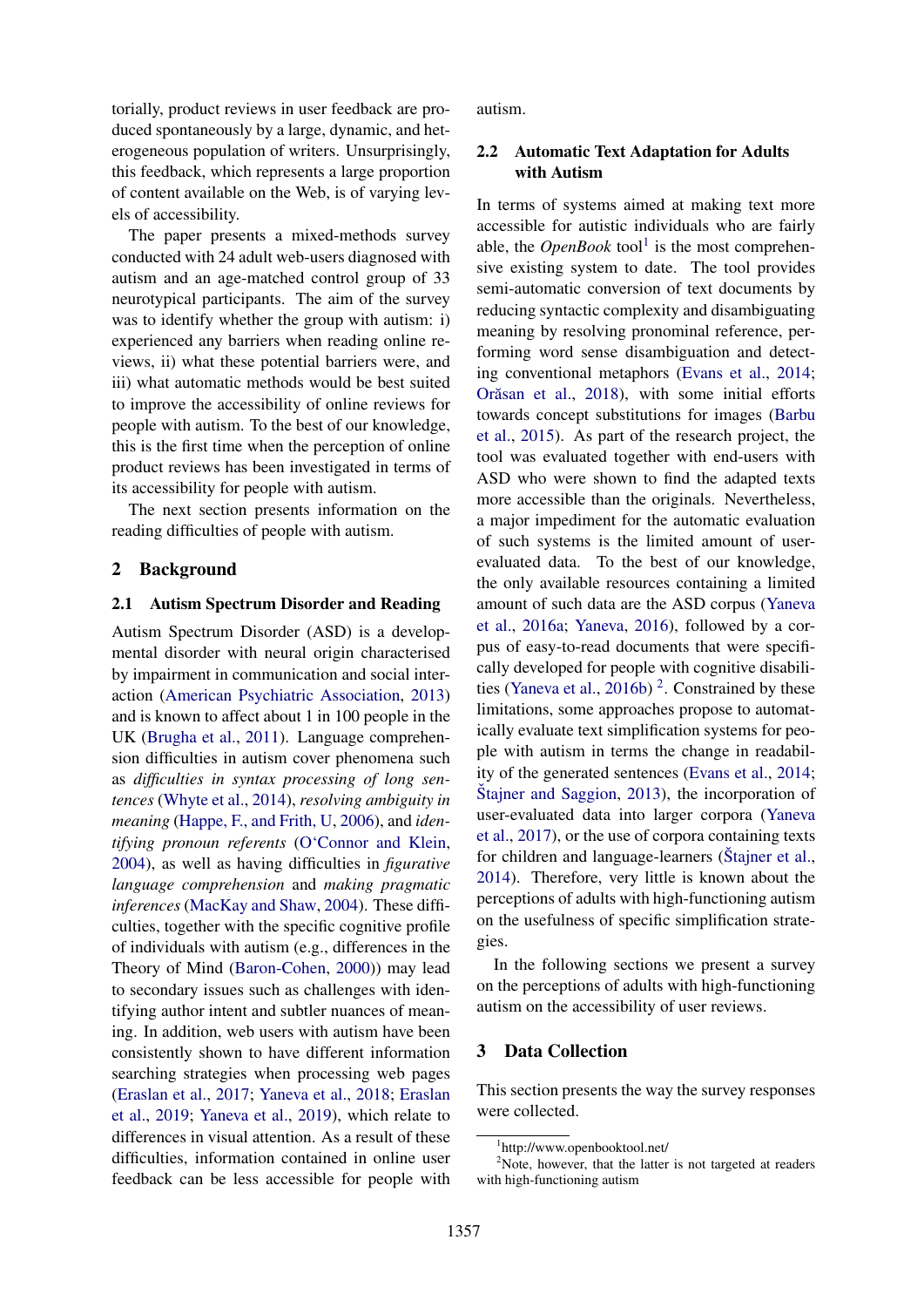<span id="page-2-0"></span>

| <b>Ouestion</b>                                                                                                      | <b>Possible Answers</b>                                                                          |
|----------------------------------------------------------------------------------------------------------------------|--------------------------------------------------------------------------------------------------|
| 1. Do you read online reviews to determine whether a prod-<br>uct or service is good or bad?                         | a) Every time b) Very often c) Sometimes d) Rarely e) Never                                      |
| 2. How many product reviews do you read before coming<br>to a decision?                                              | a) None b) Less than 10 c) Between 10 and 20 d) More than<br>20 e) Most of the available reviews |
| 3. In general, do you find understanding product reviews:                                                            | a) Very easy b) Easy c) Medium d) Difficult e) Very difficult                                    |
| 4. In general, how do you find understanding whether the<br>author approves or disapproves of the described product? | a) Very easy b) Easy c) Medium d) Difficult e) difficult                                         |
| 5. Have you ever felt confused about the meaning of an<br>online review because the author used irony or sarcasm?    | a) Very often b) Often c) Sometimes d) Rarely e) Never                                           |
| 6. Do you think that having a summary of the main points<br>of all reviews would be:                                 | a) Very helpful b) Helpful c) Moderately helpful d) Not very<br>helpful e) Not helpful at all    |
| 7. Do you feel that there are certain barriers for you with                                                          | a) Most of the time b) Often c) Sometimes d) Rarely e)                                           |
| regards to understanding product reviews?                                                                            | Never                                                                                            |
| 8. Do you have any recommendations about improving on-<br>line reviews? Please type your answer in the box below.    | (open ended question)                                                                            |

Table 1: List of the survey questions and their possible answers

### 3.1 Survey Structure

The questions and their possible answers are presented in Table [1.](#page-2-0) The survey was designed in such a way as to collect information on four main subjects. The first subject was whether or not the participants had any interest in and/or experience with reading online reviews, as well as whether the two groups read a similar amount of surveys before reaching a decision (Q1 and Q2). The second subject was whether or not the participants felt that they experienced any barriers when reading online reviews. This was assessed through two separate questions positioned at different places in the survey. The first question was formulated as a question about rating their experience with understanding the reviews (Q3), while the second one directly asked whether they experienced any barriers (Q7). Collecting responses relevant to this subject using two separate types of questions allowed assessing the consistency of the answers between the two. The third subject consisted of structured questions about specific barriers that were both: i) suggested by the literature as potential obstacles for this target population and ii) had corresponding NLP applications developed for these domains (e.g. opinion mining, figurative language identification and text summarization) (Q4, Q5 and Q6). Finally, the last subject was the recommendations that participants had on improving the accessibility of online reviews (Q8), which simultaneously revealed other frustrations that they had which we not accounted for in the structured questions. This was an open-ended question, the responses to which were coded into categories during the analysis stage.

### 3.2 Participants

A total of 57 participants took part in the survey, of whom 24 had a formal clinical diagnosis of autism and 33 were neurotypical control-group participants. All participants from both groups were native speakers of English, with the exception of 1 ASD participant who was native in Romanian and Hungarian but fluent in English. We screened the participants for other conditions affecting reading such as dyslexia and aphasia. None of the controlgroup participants had any of these conditions and 2 of the ASD participants had been diagnosed with dyslexia. The mean age in years of the ASD group was  $m = 40.08$  (SD = 14.09). Number of years spent in formal education were  $m = 17.4$  (SD = 3.26). 18 out of the 24 participants responded to the question "When did you receive your diagnosis?". A total of 7 cases were diagnosed before 2013 following the diagnostic criteria outlined in the DSM-IV. The remaining 11 cases were diagnosed after 2013 following the diagnostic criteria in the DSM-5. The mean age in years of the Control group was  $m = 40.38$  (SD = 10.89) and number of years spent in formal education were m =  $16.39$  (SD = 3.11).

### 3.3 Recruitment Channels

The majority of the participants with autism were recruited through a UK charity organisation  $(N =$ 17). Another 3 participants were recruited through the Student Enabling Centre at the University of Wolverhampton and the remaining 4 participants were recruited through peer-support groups for people with autism on Facebook. All controlgroup participants were recruited through snowball sampling.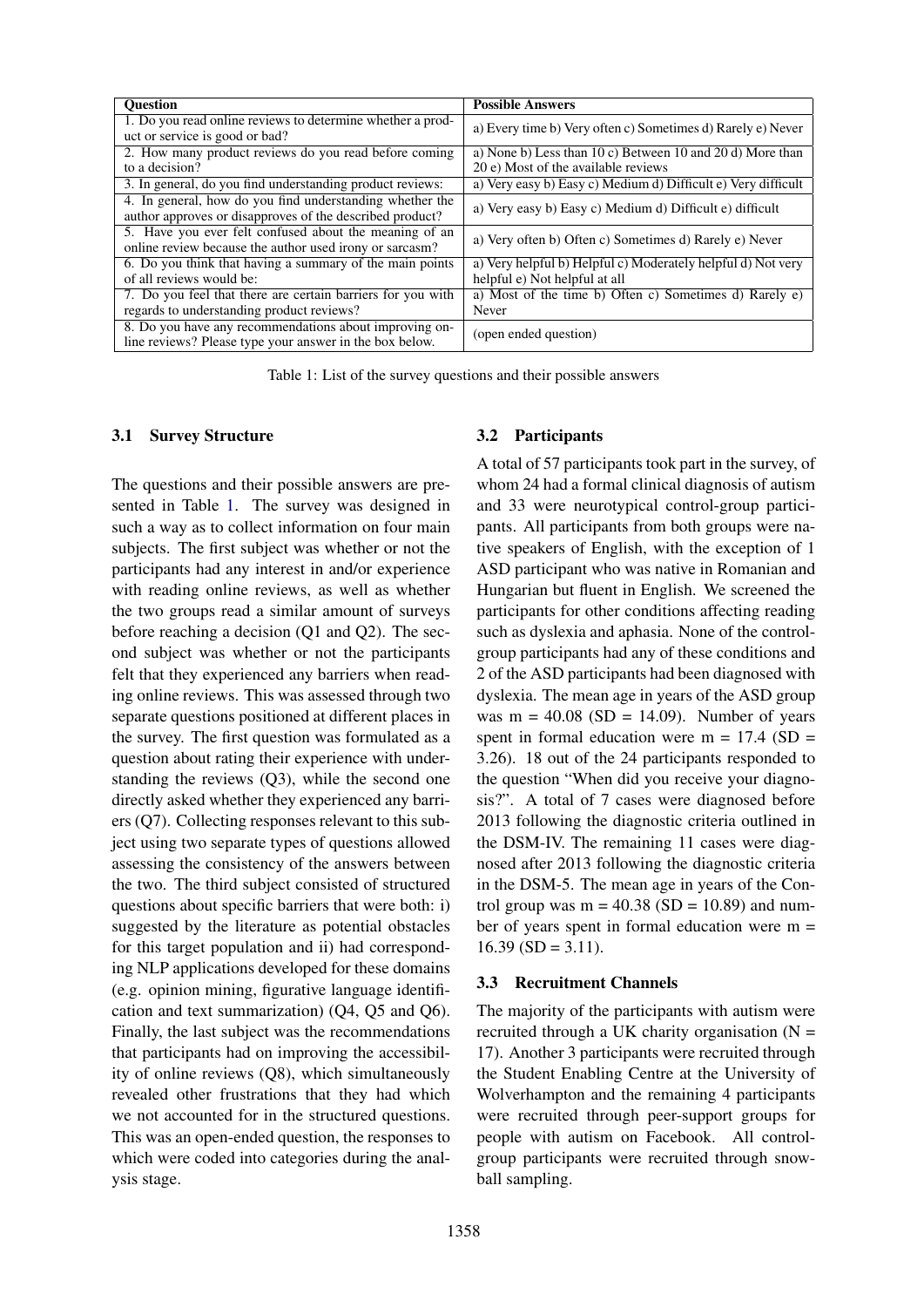#### 3.4 Survey Administration

All participants completed an online version of the survey. All control-group participants and four ASD-participants were sent a survey link through Survey Monkey<sup>[3](#page-3-0)</sup>. The rest of the ASD participants  $(N = 20)$  took part in a larger online reading comprehension experiment and completed the survey as an attachment to that experiment. The questions and their presentation was identical in both platforms.

First, all participants read an information sheet and ticked "Yes" to a question asking for their informed consent to take part in the research. After that the participants were asked for their age in years, number of years spent in formal education and whether or not they had been diagnosed with any of the following: Autism Spectrum Disorder, Dyslexia, Aphasia. If they ticked "Yes" to any of these they were required to state the year in which they had received their formal diagnosis. Another answer options was "No", in which case the participant was assigned to the Control group. The next question assessed whether or not the participant was a native speaker of English. If not, they were required to state their level of fluency in English and their mother tongue. Once information about the demographic characteristics of the participants was collected, they proceeded to answering 7 multiple-choice questions and one open-ended question related to online product reviews.

### 4 Results

This section presents the main results from each question of the survey.

Q1: Do you read online reviews to determine whether a product or service is good or bad? All participants who took part in the survey had experience with reading online reviews for products and services. An equal number of ASD-group participants chose the answer options *Sometimes*  $(33.33\%, N = 8)$  and *Very often*  $(33.33\%, N = 8)$ . Another 7 participants chose the option *Every time*  $(29.17\%, N = 7)$  and only 1 participant chose the option *Rarely* (4.17%,  $N = 1$ ). More than half of the control-group participants said they read online reviews *Very often* (54.55%,  $N = 18$ ) or *Every time* (15.15%,  $N = 5$ ). Nine control participants said they read reviews *Sometimes* (27.27%, N = <span id="page-3-1"></span>Figure 1: In general, do you find understanding product reviews:



9) and one participant selected the option *Rarely*  $(3.03\%, N = 1)$ .

Q2: How many product reviews do you read before coming to a decision? The majority of the participants from both groups indicated that they read less than 10 reviews before coming to a decision. The answer distribution for the ASD group was  $65.22\%$  (N = 15) for the option *Less than 10*, 21.74% (N = 5) for the option *Between 10 and 20*, and  $8.7\%$  (N = 2) for the option *More than 20*. One participant had selected the answer *Most of the available reviews*  $(4.35\%, N = 1)$ . For the Control group,  $69.7\%$  (N = 23) of the participants chose *Less than 10*, 24.24% (N = 8) chose *Between 10 and 20*, 3.03% ( $N = 1$ ) chose *Most of the available reviews*, and, surprisingly,  $3.03\%$  (N = 1) chose *None*. The answer of this last participant contradicts the results from the previous question where no participant chose the option *Never*.

Q3:In general, do you find understanding product reviews ... There was a statistically significant association between the perceived level of understanding and the group type, where the participants with ASD reported greater difficulty with understanding product reviews ( $\chi^2(3) = 21.25$ , *p*  $< 0.0001$ ). The answer distributions are presented in Figure [1.](#page-3-1)

Q4: In general, how do you find understanding whether the author approves or disapproves of the described product? Similar to the previous question, there was a statistically significant association between the perceived understanding of the author's opinion and the group type, where the participants with ASD reported greater difficulty with understanding what the opinion was  $(\chi^2(3) = 11.94, p = 0.008)$ . The answer distribution for the two groups is presented in Figure [2.](#page-4-0)

<span id="page-3-0"></span><sup>3</sup> https://www.surveymonkey.com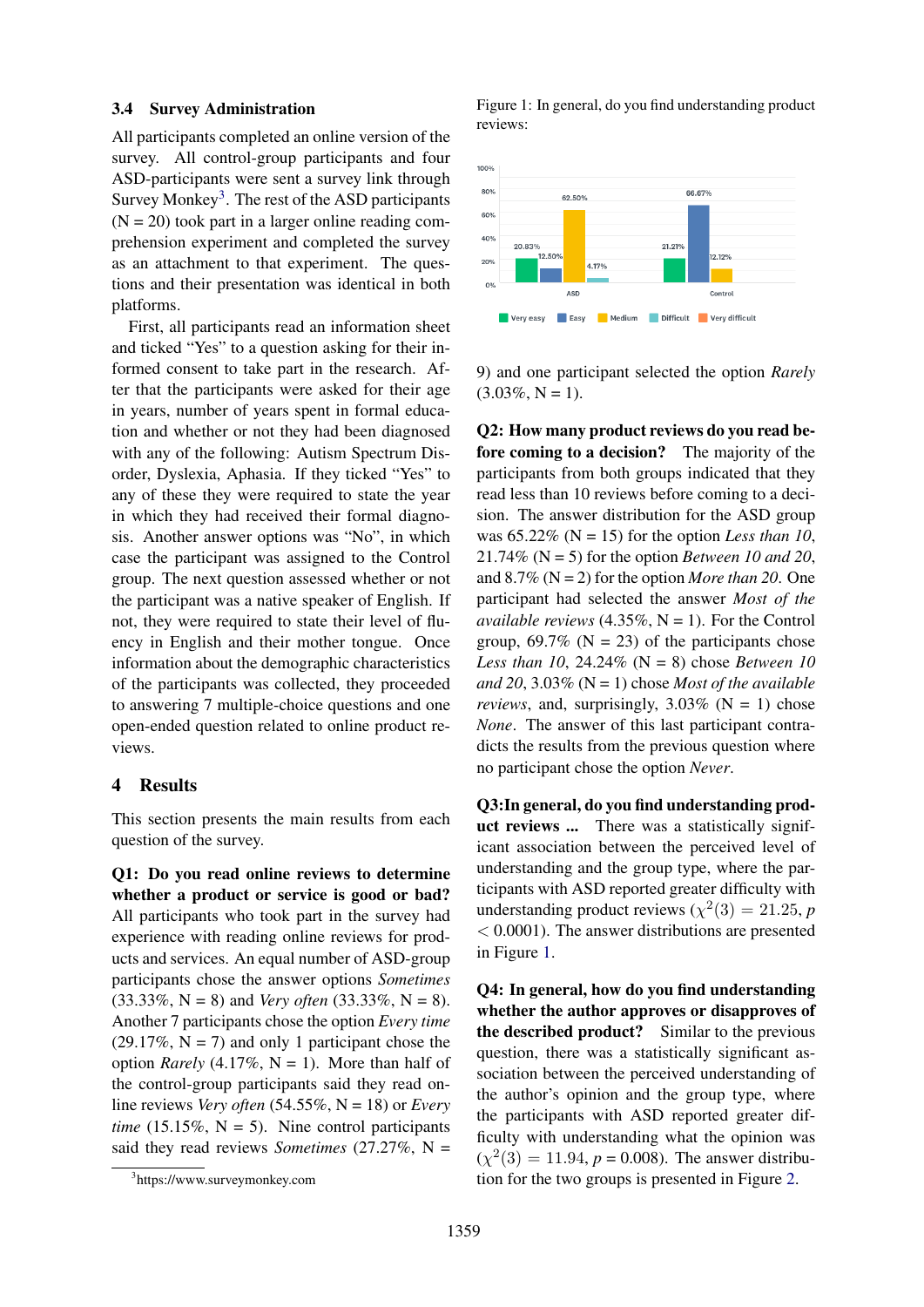<span id="page-4-0"></span>Figure 2: In general, how do you find understanding whether the author approves or disapproves of the described product?



<span id="page-4-1"></span>Figure 3: Have you ever felt confused about the meaning of an online review because the author used irony or sarcasm?



Q5: Have you ever felt confused about the meaning of an online review because the author used irony or sarcasm? The answers to this question were very diverse, however, there was a statistically significant association between the group type and the selected answers ( $\chi^2(4)$  = 10.16,  $p = 0.038$ ). While  $33.33\%$  (N = 11) of the control group said that they had never felt confused by irony or sarcasm in online reviews, this corresponded to only  $12.5\%$  (N = 3) of the ASD group. The rest of the answer distributions are presented in Figure [3.](#page-4-1)

Q6: Do you think that having a summary of the main points of all reviews would be ... Large proportions of both groups<sup>[4](#page-4-2)</sup> reported that they find the idea of summary of the main points of all reviews either *Very helpful* (36.36%, N = 8 of the ASD group and  $45.45\%$ , N = 15 of the Control group) or *Helpful* (45.45%,  $N = 10$  of the ASD group and 39.39%,  $N = 13$  of the Control group). *Moderately helpful* and *Not very helpful* were selected by an equal number of people from both groups, namely 9.09%,  $N = 2$  of the ASD group <span id="page-4-4"></span>Figure 4: Do you feel that there are certain barriers for you with regards to understanding product reviews?



and  $6.06\%$ , N = 2 of the Controls. Finally, one participant from the Control group selected the option *Not helpful at all* (3.03%, N =1). There were no significant differences between the opinions of the two groups  $(\chi^2(4) = 1.37, p = 0.848)$ .

Q7: Do you feel that there are certain barriers for you with regards to understanding product reviews? Analysis of the responses to this question revealed that the participants with autism significantly more often felt that there are bar-riers to their comprehension of online reviews<sup>[5](#page-4-3)</sup>  $(\chi^2(3) = 12.92, p = 0.005)$ . The percentages for each answer option are presented in Figure [4.](#page-4-4)

Q8: Do you have any recommendations about improving online reviews? The answers to this open-ended question were manually coded. The responses of the ASD participants were grouped into the two main categories below.

*Category 1: Issues related to language and presentation.*

- Text length: Long reviews were identified as the most confusing ones by the participants with autism and they would often give up on them because of information overload, e.g. "I don't like those really long reviews as I can't take it in".
- Organisation: Another demand was for the information to be better organised: "I would rather have numbers and star ratings to support any language."; "Subheadings for what to review; i.e. cost, appearance, functionality etc."; "Bullet points or a summary of the review at the top of the review would be brilliant", and "Having the positive and negatives in a table would be really helpful for me".

<span id="page-4-2"></span><sup>4</sup>Two participants from the ASD group did not give an answer to this question

<span id="page-4-3"></span><sup>5</sup>One person with autism did not give an answer to this question.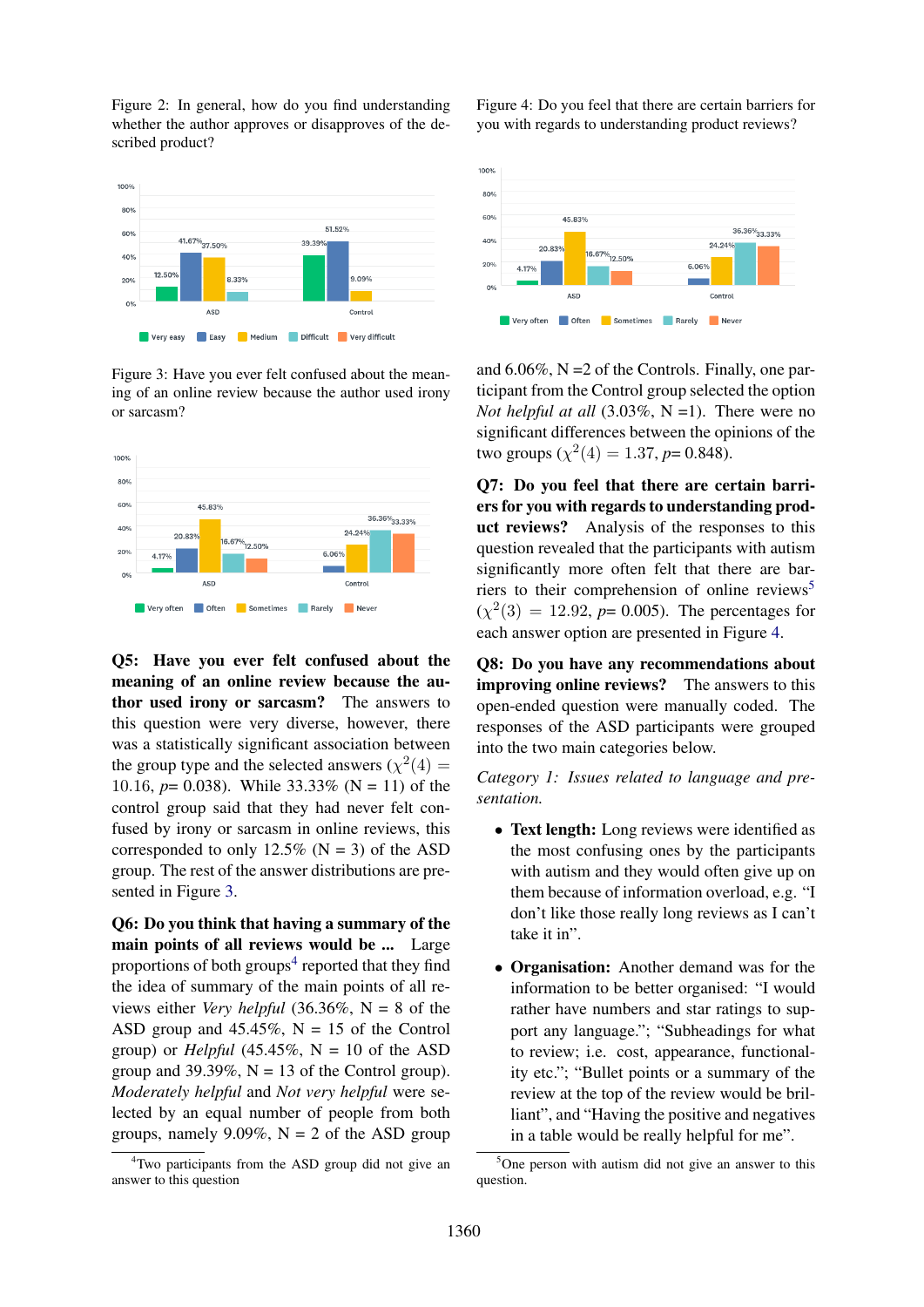#### *Category 2: Issues related to interpretation*

- Trustworthiness: Another general issue was anxiety over not being able to decide which reviews are truthful and which ones might be biased or should not be taken seriously. "I would also like to know who the reviewers are and their bias! I find it difficult to trust unknown sources."
- Focus on facts instead of emotion: There was a clear preference for facts to avoid confusion: "Stating facts rather than how it made you feel".
- Exaggeration: Although this was mentioned by only one participant, they explained at length that reviews containing exaggeration and jokes were very confusing for them.

The responses of the control group were mostly related to better organisation and the inclusion of summaries and subheadings.

## 5 Discussion

The results from the survey revealed two important points: i) that the ASD group does perceive reviews as being more challenging to comprehend, confirming the need for adaptation efforts in this domain and ii) the specific aspects in which they find the reviews challenging, together with recommendations for their improvement.

First, participants with and without autism alike had a similar disposition towards reading product reviews and the amount of reviews they read before coming to a decision (less than 10). However, the group with autism consistently perceived online product reviews as being more difficult to understand compared to the control group (Q3). Furthermore, significantly more people from the ASD group felt that there were certain barriers to understanding product reviews compared to the controlgroup participants (Q7), which was a control question that assessed similar information as Q3 (general understanding of product reviews). Formulating this query in two different ways gave consistent results about the perceived difficulty of online reviews for people with autism, which was significantly higher compared to controls.

With regards to specific aspects of the reviews that were potentially challenging, there were significant between-group differences in terms of the understanding of the author's opinion of the product (Q4) and the use of irony and sarcasm (Q5). This suggests that adaptation strategies related to *sentiment analysis* or *opinion mining*, together with *figurative language identification* would be suitable for this domain and target population. Both groups felt strongly in favour of having a summary of the main points of all reviews  $(Q6)$ , indicating that *text summarisation* would also be helpful for improving accessibility.

The open-ended question revealed even more aspects that need to be improved, including the length of the text, the lack of consistent structure and the use of exaggeration (Q8). Again, summarisation and *topic modeling* could help improve the structure of the reviews and potentially present them as a populated table of characteristics that has a consistent structure. An interesting addition was the issue with trusting the reviews. While relevant to all, this may be particularly challenging for individuals on the spectrum due to overall comprehension issues. Therefore, another application that would be particularly helpful for this group of web users would be the *detection of fake reviews*. While less applicable to a broad type of texts, detecting fake reviews or posts is also relevant to improving the accessibility of social media by making it a safer space.

It is important to note that these results reflect the *perceived* experiences of the participants rather than their actual processing of product reviews. It is therefore possible that the results from evaluation studies of specific text adaptation strategies may point out to different outcomes. Nevertheless, the perceived experiences of the target group should always be taken into consideration when developing technical solutions and gaining insight into what these are is the first step towards making the web more accessible.

## 6 Conclusion

We conducted a survey with 24 participants with high-functioning autism and 33 neurotypical control participants on their experiences with reading online product reviews. The results showed that both groups were interested in reading reviews before making a purchasing decision but that the ASD group perceived comprehending the reviews to be significantly more challenging. Appropriate strategies for making the reviews more accessible were clarifying the opinion of the author, identify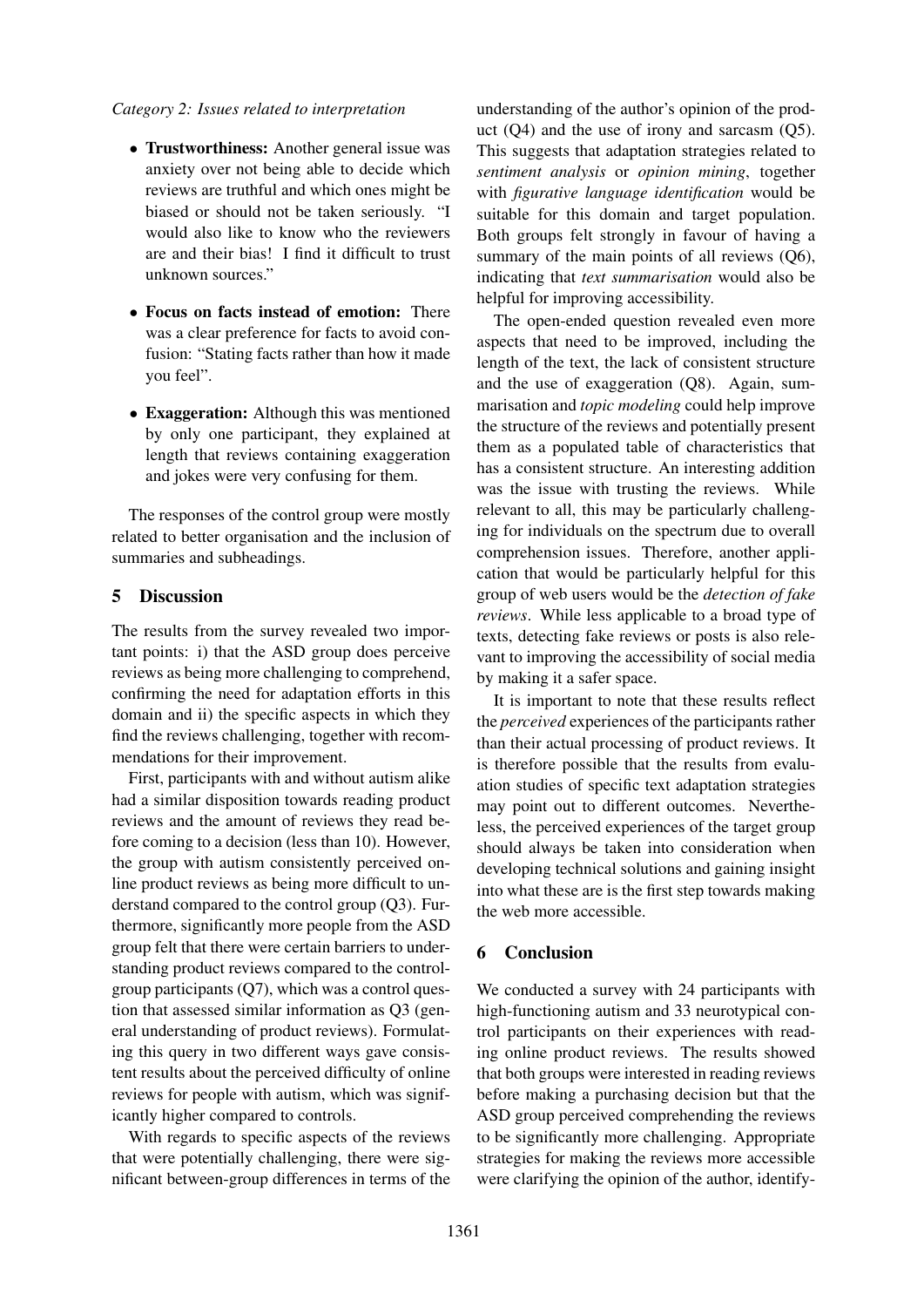ing any figurative language and summarising the main points of the review, together with enhancing the way the information is structured, as well as flagging reviews that are not trustworthy.

## References

- <span id="page-6-3"></span>American Psychiatric Association. 2013. Diagnostic and Statistical Manual of Mental Disorders (5th ed.).
- <span id="page-6-16"></span>Eduard Barbu, M Teresa Martín-Valdivia, Eugenio Martínez-Cámara, and L Alfonso Ureña-López. 2015. Language technologies applied to document simplification for helping autistic people. *Expert Systems with Applications*, 42(12):5076–5086.
- <span id="page-6-9"></span>Simon Baron-Cohen. 2000. Theory of mind and autism: A fifteen year review. *Understanding other minds: Perspectives from developmental cognitive neuroscience*, 2:3–20.
- <span id="page-6-4"></span>Traolach S Brugha, Sally McManus, John Bankart, Fiona Scott, Susan Purdon, Jane Smith, Paul Bebbington, Rachel Jenkins, and Howard Meltzer. 2011. Epidemiology of autism spectrum disorders in adults in the community in england. *Archives of general psychiatry*, 68(5):459–465.
- <span id="page-6-10"></span>Sukru Eraslan, Victoria Yaneva, Yeliz Yesilada, and Simon Harper. 2017. Do web users with autism experience barriers when searching for information within web pages? In *Proceedings of the 14th Web for All Conference on The Future of Accessible Work*, page 20. ACM.
- <span id="page-6-12"></span>Sukru Eraslan, Victoria Yaneva, Yeliz Yesilada, and Simon Harper. 2019. Web users with autism: eye tracking evidence for differences. *Behaviour & Information Technology*, 38(7):678–700.
- <span id="page-6-14"></span>Richard Evans, Constantin Orasan, and Iustin Dornescu. 2014. An evaluation of syntactic simplification rules for people with autism. Association for Computational Linguistics.
- <span id="page-6-1"></span>Rebecca Eynon and Helen Margetts. 2007. Organisational solutions for overcoming barriers to egovernment.
- <span id="page-6-2"></span>L. Fretwell, J. Stine, H. Sethi, and A. Noronha. 2013. 'catch and keep' digital shoppers how to deliver retail their way. CISCO Internet Business Solutions Group.
- <span id="page-6-0"></span>Geert Freyhoff, Gerhard Hess, Linda Kerr, Bror Tronbacke, and Kathy Van Der Veken. 1998. Make it simple.
- <span id="page-6-6"></span>Happe, F., and Frith, U. 2006. he weak coherence account: Detail focused cognitive style in autism spectrum disorder. *Journal of Autism and Developmental Disorders*, 36:5–25.
- <span id="page-6-8"></span>Gilbert MacKay and Adrienne Shaw. 2004. A comparative study of figurative language in children with autistic spectrum disorders. *Child Language Teaching and Therapy*, 20(13).
- <span id="page-6-7"></span>I.M. O'Connor and P.D. Klein. 2004. Exploration of Strategies for Facilitating the Reading Comprehension of High-Functioning Students with Autism Spectrum Disorders. *Journal of autism and developmental disorders*, 34(2).
- <span id="page-6-15"></span>Constantin Orăsan, Richard Evans, and Ruslan Mitkov. 2018. Intelligent text processing to help readers with autism. In *Intelligent Natural Language Processing: Trends and Applications*, pages 713–740. Springer.
- <span id="page-6-21"></span>Sanja Štajner, Richard Evans, and Iustin Dornescu. 2014. Assessing conformance of manually simplified corpora with user requirements: the case of autistic readers. In *Proceedings of the Workshop on Automatic Text Simplification-Methods and Applications in the Multilingual Society (ATS-MA 2014)*, pages 53–63.
- <span id="page-6-19"></span>Sanja Štajner and Horacio Saggion. 2013. Readability indices for automatic evaluation of text simplification systems: A feasibility study for spanish. In *Proceedings of the Sixth International Joint Conference on Natural Language Processing*, pages 374–382.
- <span id="page-6-5"></span>Elisabeth M Whyte, Keith E Nelson, and K Suzanne Scherf. 2014. Idiom, syntax, and advanced theory of mind abilities in children with autism spectrum disorders. *Journal of Speech, Language, and Hearing Research*, 57(1):120–130.
- <span id="page-6-18"></span>Victoria Yaneva. 2016. *Assessing text and web accessibility for people with autism spectrum disorder*. Ph.D. thesis.
- <span id="page-6-13"></span>Victoria Yaneva, Le Ha, Sukru Eraslan, and Yeliz Yesilada. 2019. Adults with high-functioning autism process web pages with similar accuracy but higher cognitive effort compared to controls.
- <span id="page-6-11"></span>Victoria Yaneva, Le An Ha, Sukru Eraslan, Yeliz Yesilada, and Ruslan Mitkov. 2018. Detecting autism based on eye-tracking data from web searching tasks. In *Proceedings of the Internet of Accessible Things*, page 16. ACM.
- <span id="page-6-20"></span>Victoria Yaneva, Constantin Orasan, Richard Evans, and Omid Rohanian. 2017. Combining multiple corpora for readability assessment for people with cognitive disabilities. In *Proceedings of the 12th Workshop on Innovative Use of NLP for Building Educational Applications*, pages 121–132.
- <span id="page-6-17"></span>Victoria Yaneva, Irina Temnikova, and Ruslan Mitkov. 2016a. A corpus of text data and gaze fixations from autistic and non-autistic adults. In *Proceedings of the Tenth International Conference on Language Resources and Evaluation (LREC 2016)*, pages 480– 487.